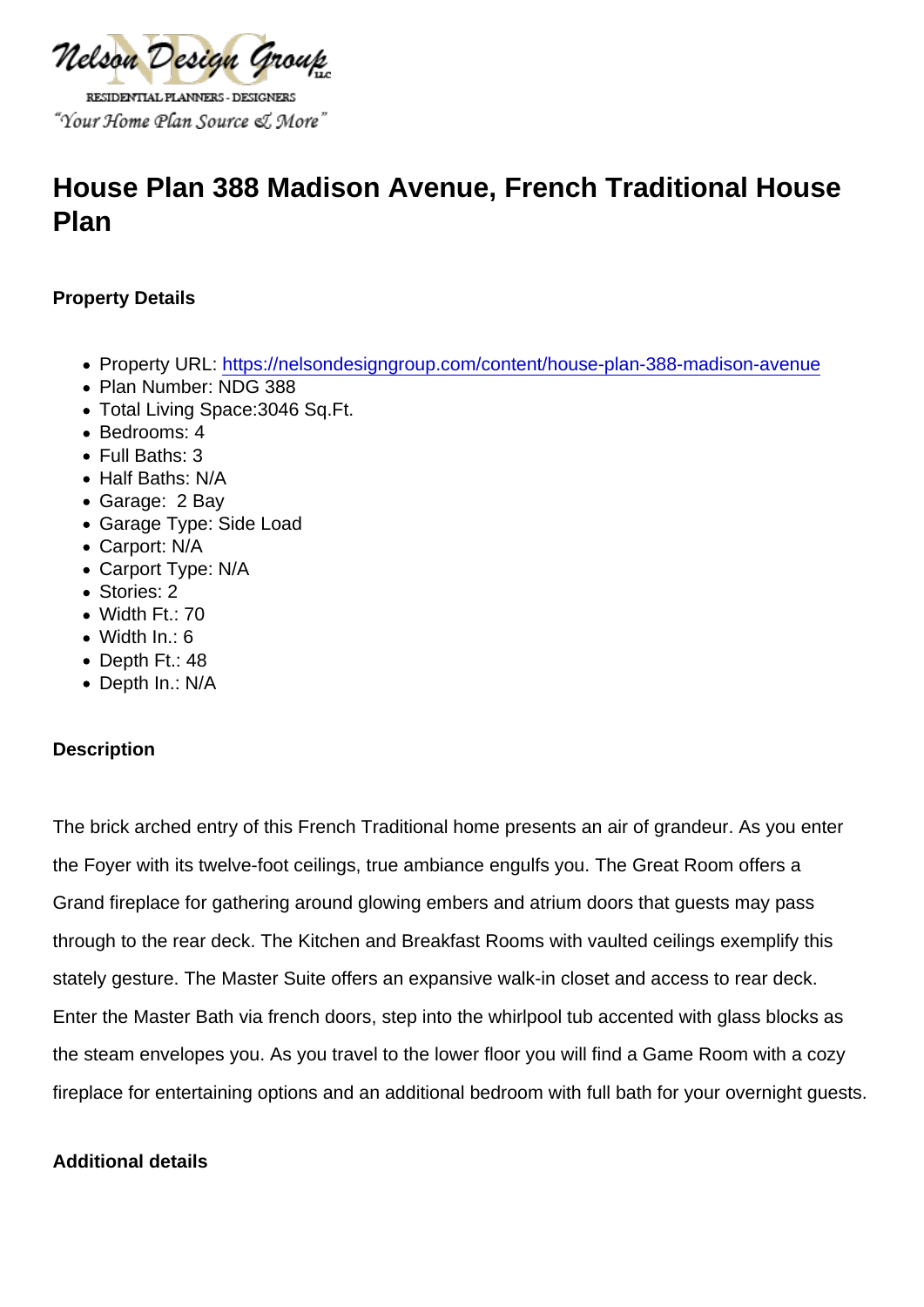- Total Living Space:3046 Sq.Ft.
- Main Floor: 2005 Sq.Ft
- Upper Floor (Sq.Ft.): N/A
- Lower Floor (Sq.Ft.): N/A
- Basement (Sq.Ft.): 1041 Sq.Ft.
- Bonus Room (Sq.Ft.): N/A
- Porch (Sq.Ft.): 43 Sq.Ft.
- Garage (Sq.Ft.): 563 Sq.Ft.
- Total Square Feet: 3652 Sq.Ft.
- Customizable: Yes
- Wall Construction: 2x4
- Vaulted Ceiling Height: No
- Main Ceiling Height: 9
- Upper Ceiling Height: 8
- Lower Ceiling Height: N/A
- Roof Type: Shingle
- Main Roof Pitch: 9:12
- Porch Roof Pitch: N/A
- Roof Framing Description: Stick
- Designed Roof Load: 45lbs
- Ridge Height (Ft.): 19
- Ridge Height (In.): N/A
- Insulation Exterior: R13
- Insulation Floor Minimum: R19
- Insulation Ceiling Minimum: R30
- Lower Bonus Space (Sq.Ft.): N/A

## **Foundation Options**

- Daylight/Walkout Basement
- Finished Basement

## **Plan Styles**

- French Traditional House Plans
- Southern House Plans
- Traditional House Plans

## **Features**

- Covered Front Porch
- Decks Patios Balconies
- Formal Dining Room
- Game Room
- Great Room